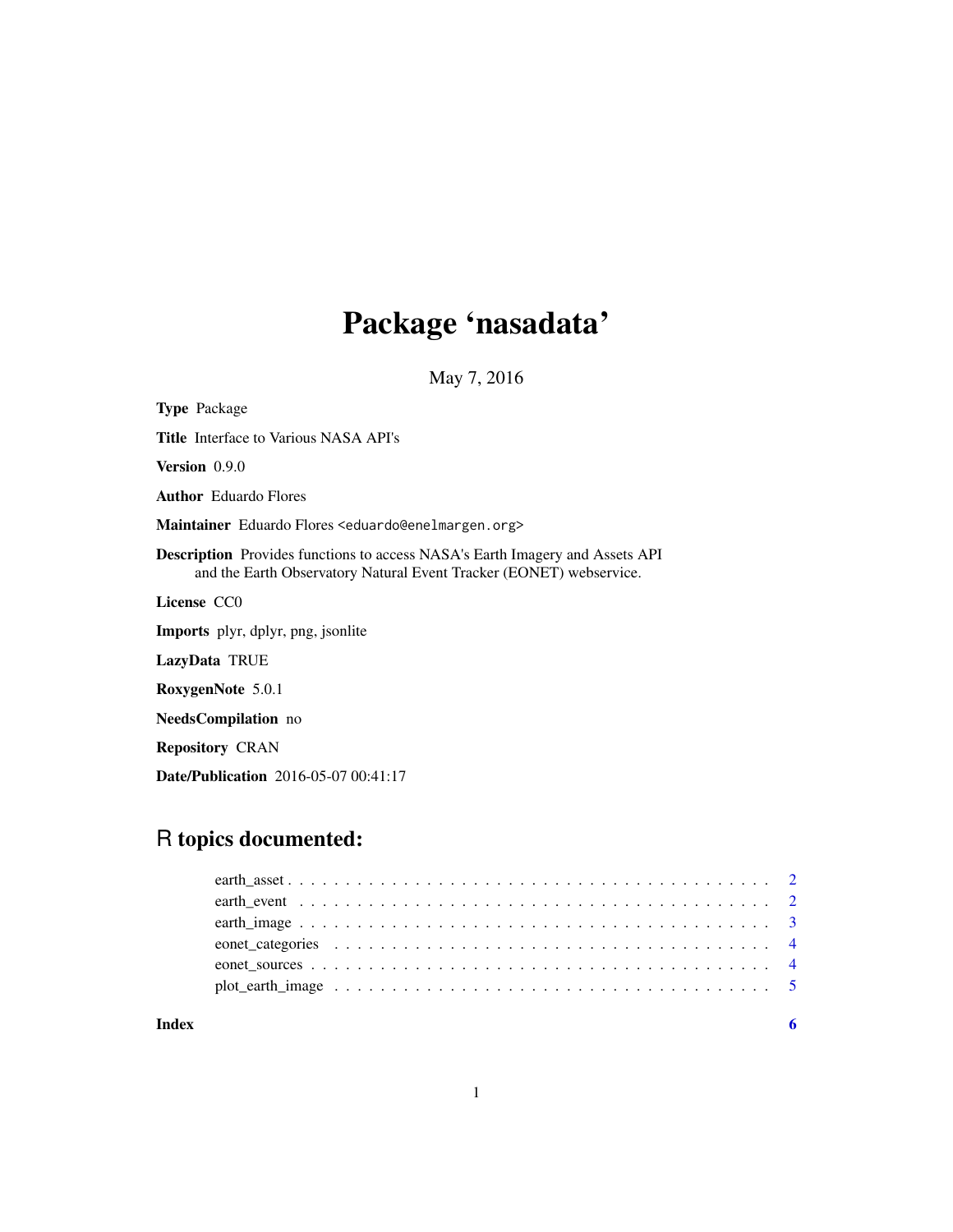<span id="page-1-0"></span>

#### Description

Calls NASA's Earth Imagery Assets API and returns data.frame with information on time and location of images between two dates.

#### Usage

```
earth_asset(key, lon, lat, start_date, end_date = Sys.Date())
```
## Arguments

| kev        | Key for API authentication.                                                             |
|------------|-----------------------------------------------------------------------------------------|
| lon        | Longitud of coordinate position.                                                        |
| lat        | Latitud of coordinate position.                                                         |
| start_date | Start date to search for image. In YYYY-MM-DD format.                                   |
| end_date   | End date to search for image. In YYYY-MM-DD format. Defaults to current<br>system date. |

## Examples

## Not run: key <- "123key" img <- earth\_asset(key, -100.31008, 25.66779, "2016-01-01")

## End(Not run)

earth\_event *Calls EONET webservice*

## Description

Calls NASA's Earth Observatory Natural Event Tracker (EONET) webservice and returns a data.frame with individual event or events.

#### Usage

```
earth_event(status = "all", sources = "all", category_id = "all",
  limit = 10, days = 20, LimitType = "limit", TrySimplify = TRUE)
```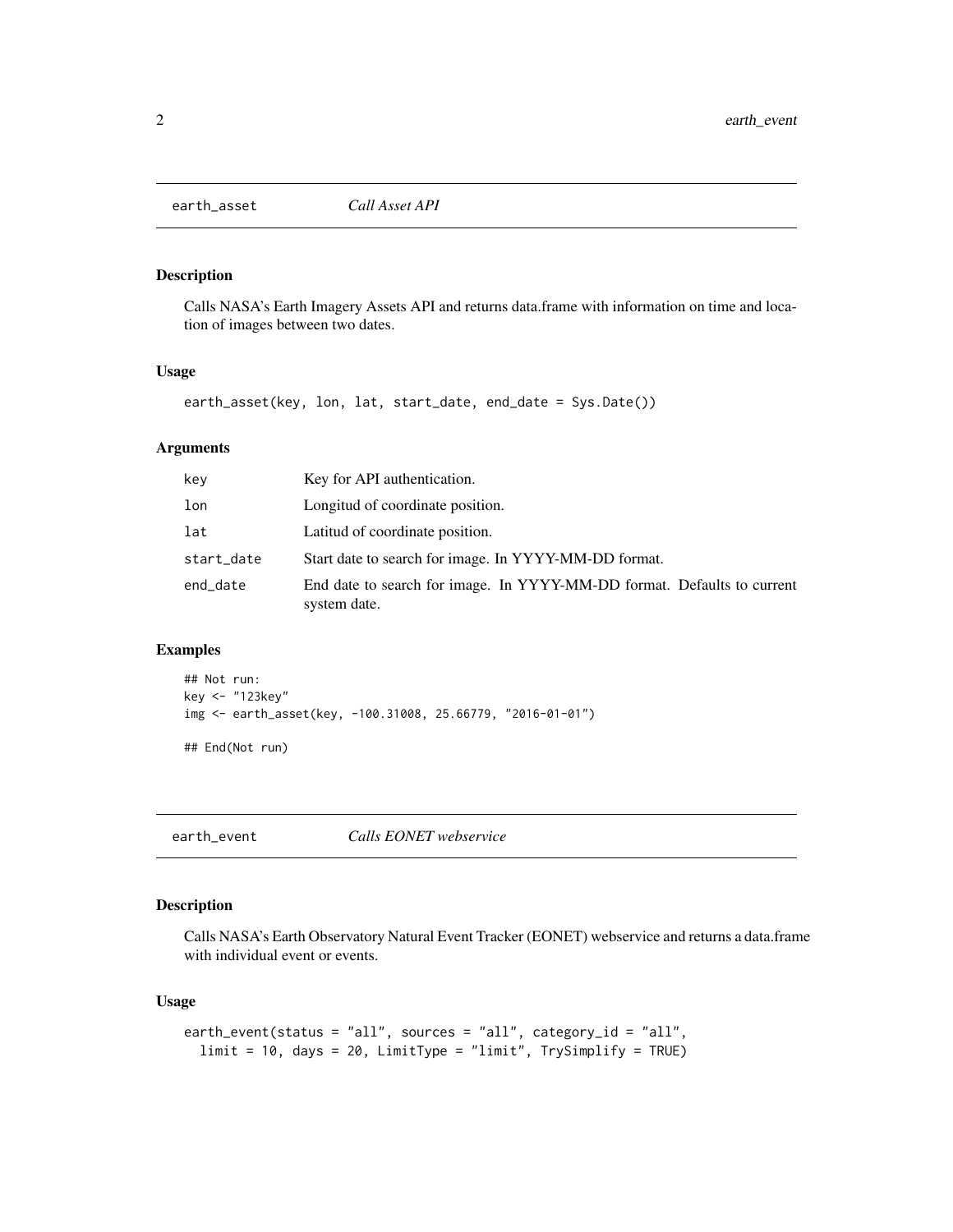## <span id="page-2-0"></span>earth\_image 3

## Arguments

| status        | Accepts 1 or 0 (open or closed). Defaults to "all", which includes both.                                                     |
|---------------|------------------------------------------------------------------------------------------------------------------------------|
| sources       | Accepts character id strings from EONET sources (see eonet_sources)                                                          |
| $category_id$ | Accepts number id strings from EONET category tree (se eonet_categories)                                                     |
| limit         | Limit of events to download. If LimitType = "days" this is not considered. De-<br>faults to 10.                              |
| days          | Limit of days (less than today) to download events from. If $LimitType = "limit"$<br>this is not considered. Defaults to 20. |
| LimitType     | Type of limit to consider: "limit" (count of events), "days" (days less than today)<br>or "all" (both limits).               |
| TrySimplify   | If TRUE tries to coerce category and event data.frames into one (successful if<br>there is one category per event).          |

## Examples

## Not run: event <- earth\_event(limit = 1)

## End(Not run)

earth\_image *Fetches image from Earth Imagery API*

## Description

Calls NASA's Earth Imagery API and returns list with identification information and image.

## Usage

```
earth_image(key, lon, lat, date, cloud_score = TRUE, plot = FALSE,
 meta_only = FALSE)
```
## Arguments

| key         | Key for API authentication.                                                                                    |
|-------------|----------------------------------------------------------------------------------------------------------------|
| lon         | Longitud of coordinate position.                                                                               |
| lat         | Latitud of coordinate position.                                                                                |
| date        | In YYYY-MM-DD format. The API wil return the image that is closest to this<br>date.                            |
| cloud_score | Gives a score of percentage of cloud cover, via algorithm (see official documen-<br>tation). Defaults to TRUE. |
| plot        | If TRUE will plot the image via generic plot function.                                                         |
| meta_only   | if TRUE will only download the meta data for the image.                                                        |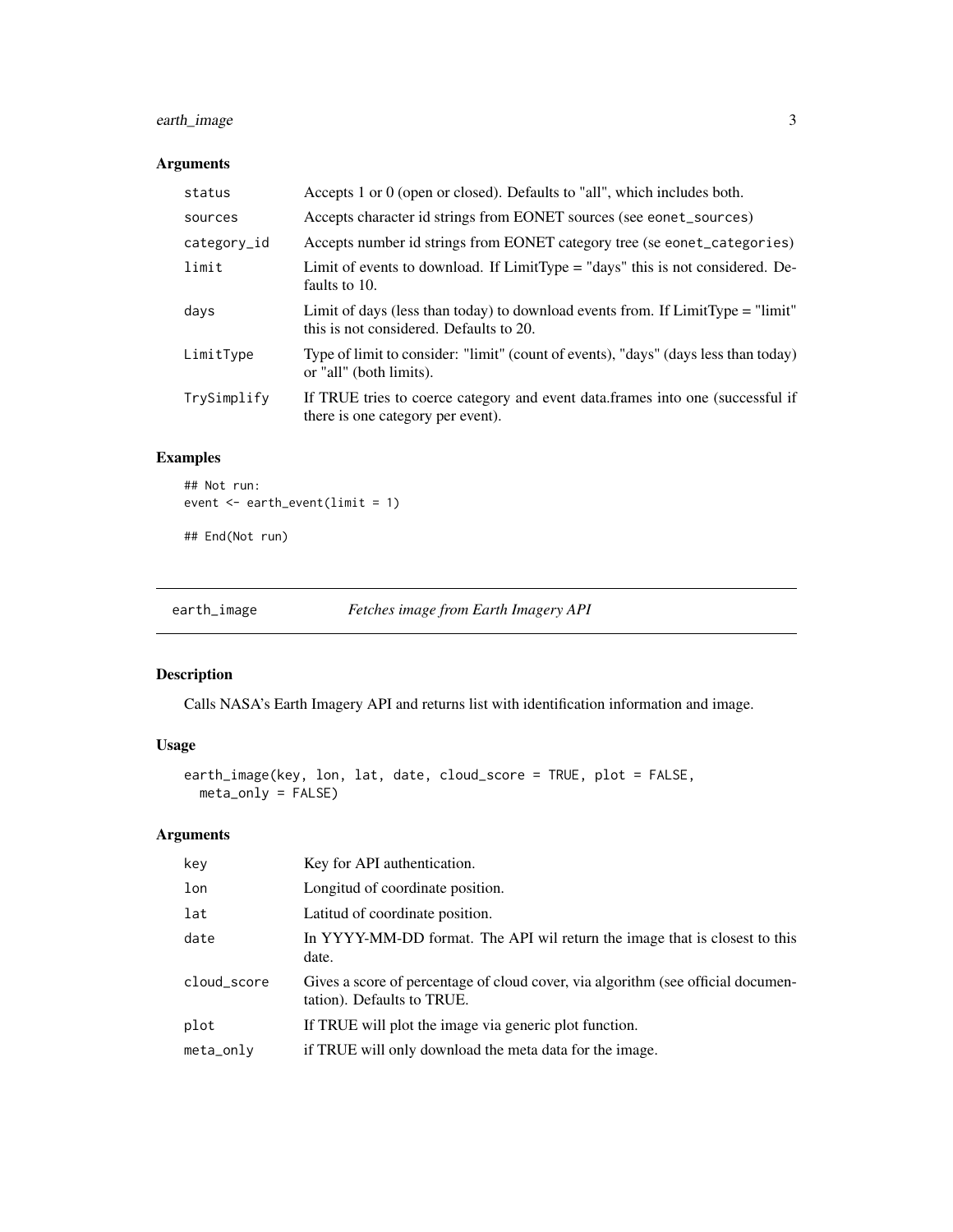#### Examples

```
## Not run:
key <- "123key"
img <- earth_image(key, -100.31008, 25.66779, "2016-01-01")
## End(Not run)
```
eonet\_categories *Calls EONET category webservice*

## Description

Calls NASA's EONET Webservice and returns all categories available.

#### Usage

eonet\_categories()

## Details

Returns data.frame with 5 columns @field id Unique id (can be used to filter earth\_event) @field title Title of category @field link Direct json link (the result is equal to filtering all earth\_event with category) @field description Description of category @field layers Layers of category (see oficial documentation)

## Examples

```
## Not run:
categories <- eonet_categories()
## End(Not run)
```
eonet\_sources *Calls EONET sources webservice*

#### Description

Calls NASA's EONET Webservice and returns all sources available.

#### Usage

eonet\_sources()

<span id="page-3-0"></span>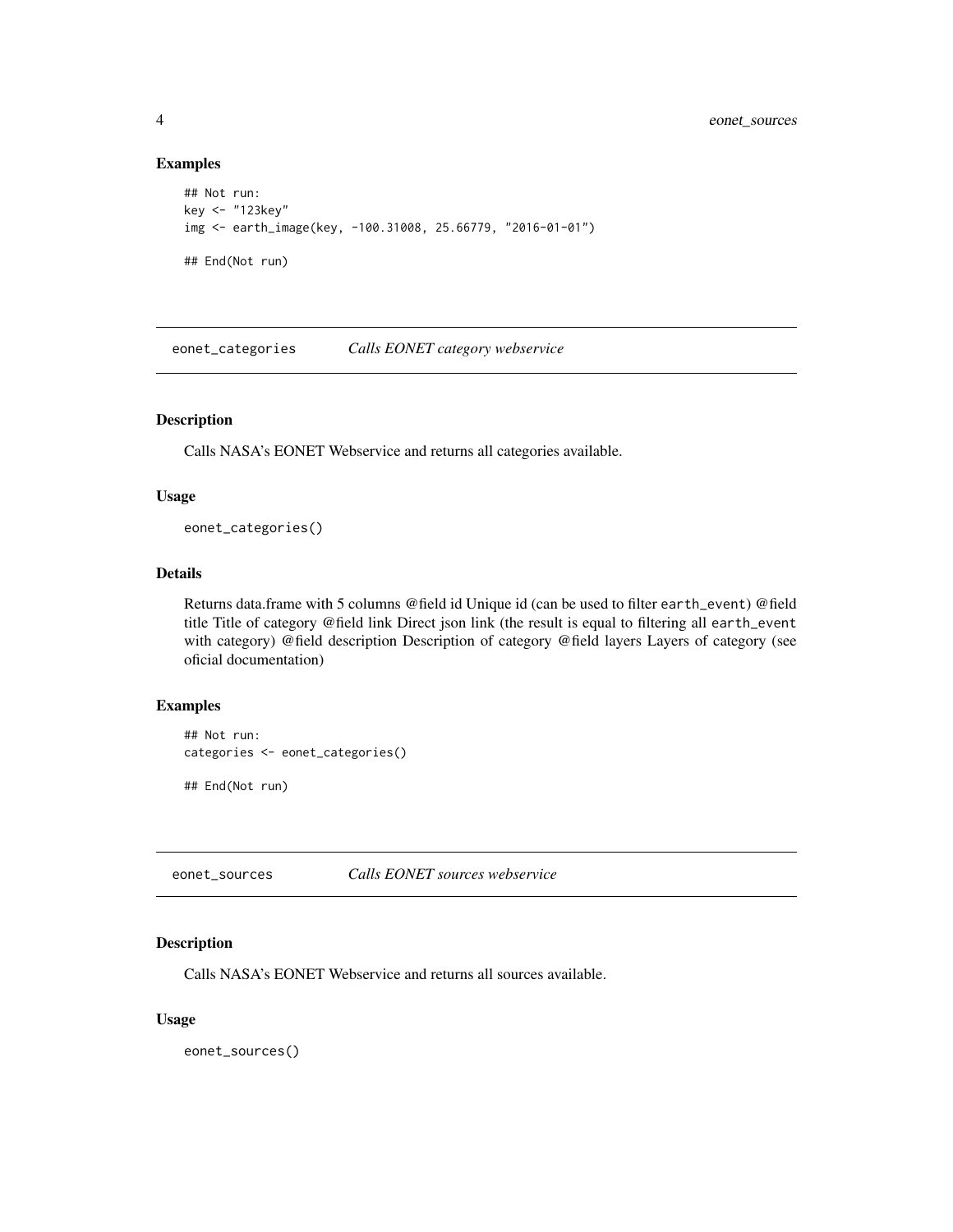## <span id="page-4-0"></span>plot\_earth\_image 5

#### Details

Returns data.frame with 4 columns @field id Unique id (can be used to filter earth\_event) @field title Title of source @field source Official source URL @field link Direct json link (the result is equal to filtering all earth\_event with source)

#### Examples

```
## Not run:
sources <- eonet_sources()
```
## End(Not run)

plot\_earth\_image *Plots the image to device*

## Description

To avoid S4 Classes and methods, this small wrapper simply plots an image from NASA. If the purpose is to this interactively on one image, set the parameter plot = TRUE in earth\_image

#### Usage

```
plot_earth_image(image_png)
```
#### Arguments

image\_png image downloaded using earth\_image.

## See Also

earth\_image

## Examples

```
## Not run:
key <- "123key"
img <- earth_image(key, -100.31008, 25.66779, "2016-01-01")
plot_earth_image(img$image_png)
```
## End(Not run)